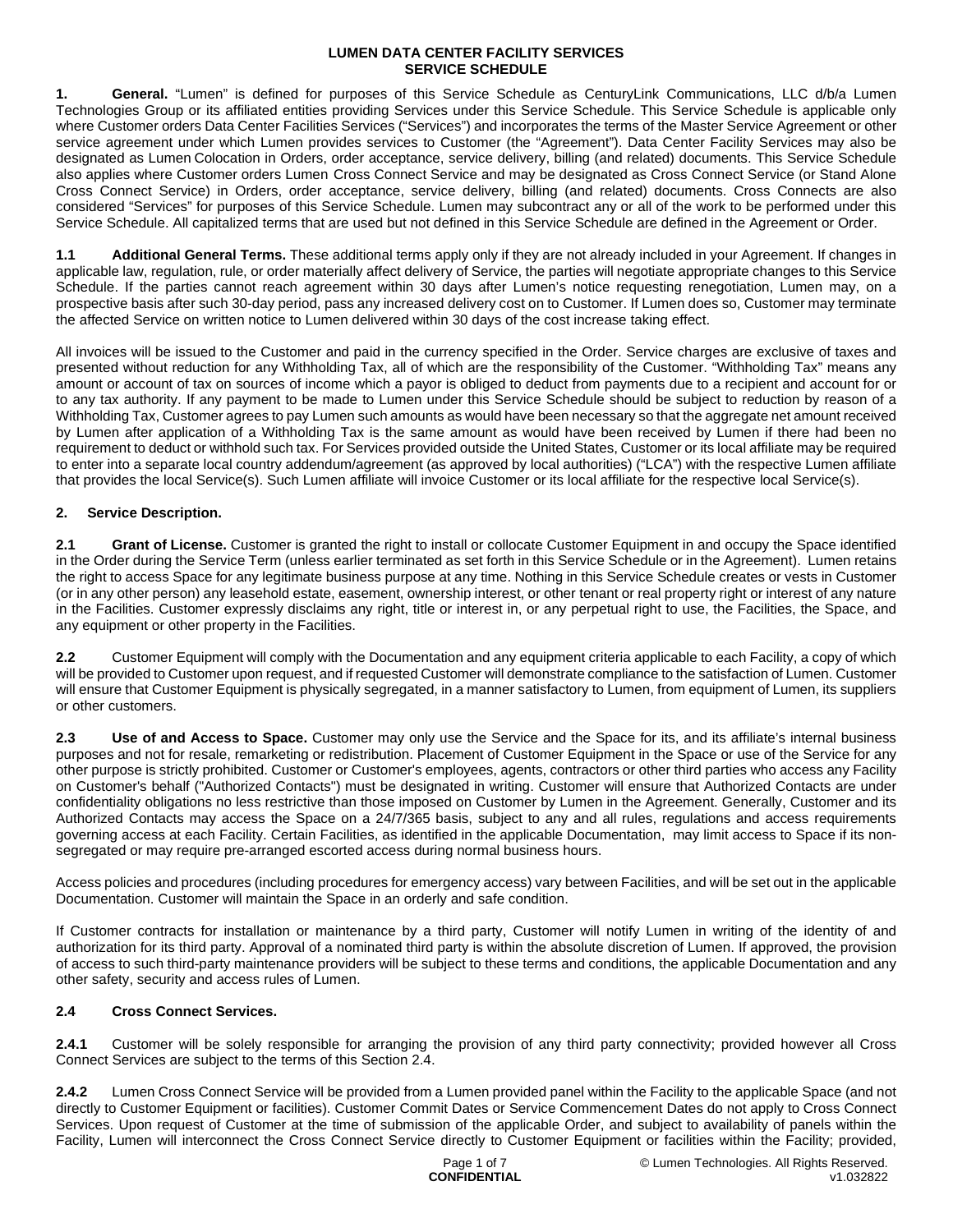however, Lumen will not be liable to Customer or any third party for any loss or damage to Customer Equipment or facilities arising out of the direct interconnection.

**2.4.3** If a Cross Connect Service is terminated for any reason (including expiry of any applicable Service Term), Customer will, within fifteen (15) days of the effective date of termination, take all reasonable steps to effect an orderly disconnection of the Cross Connect Service, including but not limited to withdrawing, terminating and/or revoking any applicable Circuit Facility Assignment ("CFA") obtained through a local access provider. If Customer fails to do so within the specified time limit, Customer (i) authorizes Lumen to disconnect the applicable third party local access circuit(s) from its network and to instruct the local access provider on Customer's behalf to remove the CFA from Lumen's shared or dedicated facilities; and (ii) agrees to reimburse Lumen for any charges levied by the local access provider until the local access circuit and any CFA is removed.

# **2.5 Power.**

**2.5.1** Any request for power beyond that which was agreed in the initial Order is subject to availability and prior written approval by Lumen, in its sole discretion, and may be conditioned on additional terms and conditions. If Customer exceeds the applicable maximum contracted power and for the avoidance of doubt, means up to 80% of the installed breaker amount for 1 consecutive hour or more and Customer does not immediately reduce (and thereafter continually maintain) its power consumption at a level below the maximum contracted power within 5 days of written notice by Lumen, then Lumen may, at its option, either immediately increase the monthly recurring charges or power charges payable by Customer for the affected Space or Suspend providing power to Customer until Customer has reduced its power consumption to contracted levels. The above notwithstanding, if Customer's power consumption in excess of the applicable maximum contracted power creates, in Lumen's reasonable opinion, an unsafe or hazardous environment (including threatening the safe, continued operation of any part of the Colocation Area or Facility) or if Customer's excess power consumption is recurring, then Lumen may immediately Suspend providing power to Customer until Customer has cured the issue and has provided Lumen adequate assurances that such issues will not recur.

Subject to availability and the prior written approval of Lumen, including approval of equipment type, design and manner of installation, Customer may provide a rack mounted UPS unit to provide conditioned AC power at certain Facilities. Lumen assumes no responsibility or liability for the operation or performance of this equipment. Customer has sole liability for this equipment and and Service Levels or SLAs are not applicable.

**2.6 Maintenance.** Lumen will perform janitorial services, environmental systems maintenance, power plant maintenance and other actions as are reasonably required to maintain the Colocation Area in a condition that is designed to be suitable for the placement of Customer Equipment. Lumen will maintain the Colocation Environment applicable to the Facility at all times. Customer will (i) install Customer Equipment in a Hot Aisle Cold Aisle configuration; (ii) maintain the Space in an orderly and safe condition; and (iii) will return the Space to Lumen at the conclusion of the Service Term in the same condition (reasonable wear and tear excepted) as when the Space was delivered to Customer.

**2.7 Relocation and Changes.** Lumen reserves the right (at Lumen's reasonable cost) to move the location of or change configuration of the Space licensed to Customer, provided that Lumen will not arbitrarily require such moves or changes.Lumen and Customer will work in good faith to minimize any disruption in Customer's services that may be caused by changes in location or configuration of the Space. If any change (e.g., any changes in the configuration, build-out of the Space) at Customer's request after submission of the Order and Lumen's acceptance of such Order results in a delay of Lumen's delivery of Space, billing for Space will commence no later than the original Customer Commit Date or Service Commencement Date, as applicable.

**2.8 Storage of Customer Equipment.** Lumen may, at its option, agree to store Customer Equipment that Customer intends to colocate in the Space for not more than 45 days prior to the applicable Customer Commit Date, or Service Commencement Date, as applicable. Storage of equipment is purely incidental to the Service ordered and Lumen will not charge Customer a fee for storage. No document delivered as part of storage will be deemed a warehouse receipt. Absent Lumen's gross negligence or intentional misconduct, Lumen will have no liability to Customer or any third party arising from storage (including damage to or loss of Customer Equipment). If Customer stores Customer Equipment for longer than 45 days, Lumen may return Customer Equipment at Customer's sole cost and expense.

**2.9 Service Levels.** The Service Levels are not available until the Service Commencement Date. Whether a Service issue constitutes a Service Level outage or failure for Service credit purposes will be determined by Lumen as supported by records, trouble tickets, data and other evidence, including through the use of third party monitoring tools. Service Credits are only available against the MRC for the affected Service. Service Levels do not apply to Excused Outages or periods of Suspension.

**2.9.1 Colocation Installation Service Level.** Lumen will exercise commercially reasonable efforts to install any Space on or before the Customer Commit Date or Service Commencement Date, as applicable. This Installation Service Level will not apply to Orders that contain incorrect information supplied by Customer, Orders that are altered at Customer's request after submission and acceptance by Lumen, or Orders that require Lumen to configure Space to specifications other than Lumen's standard specifications for Space (such standard specifications will be made available to Customer upon request). If Lumen does not meet this Installation Service Level for a particular Space for reasons other than an Excused Outage, Customer will be entitled to a service credit equal to the charges for one (1) day of the MRC for the affected Space for each day of delay, up to a monthly maximum credit of four (4) days.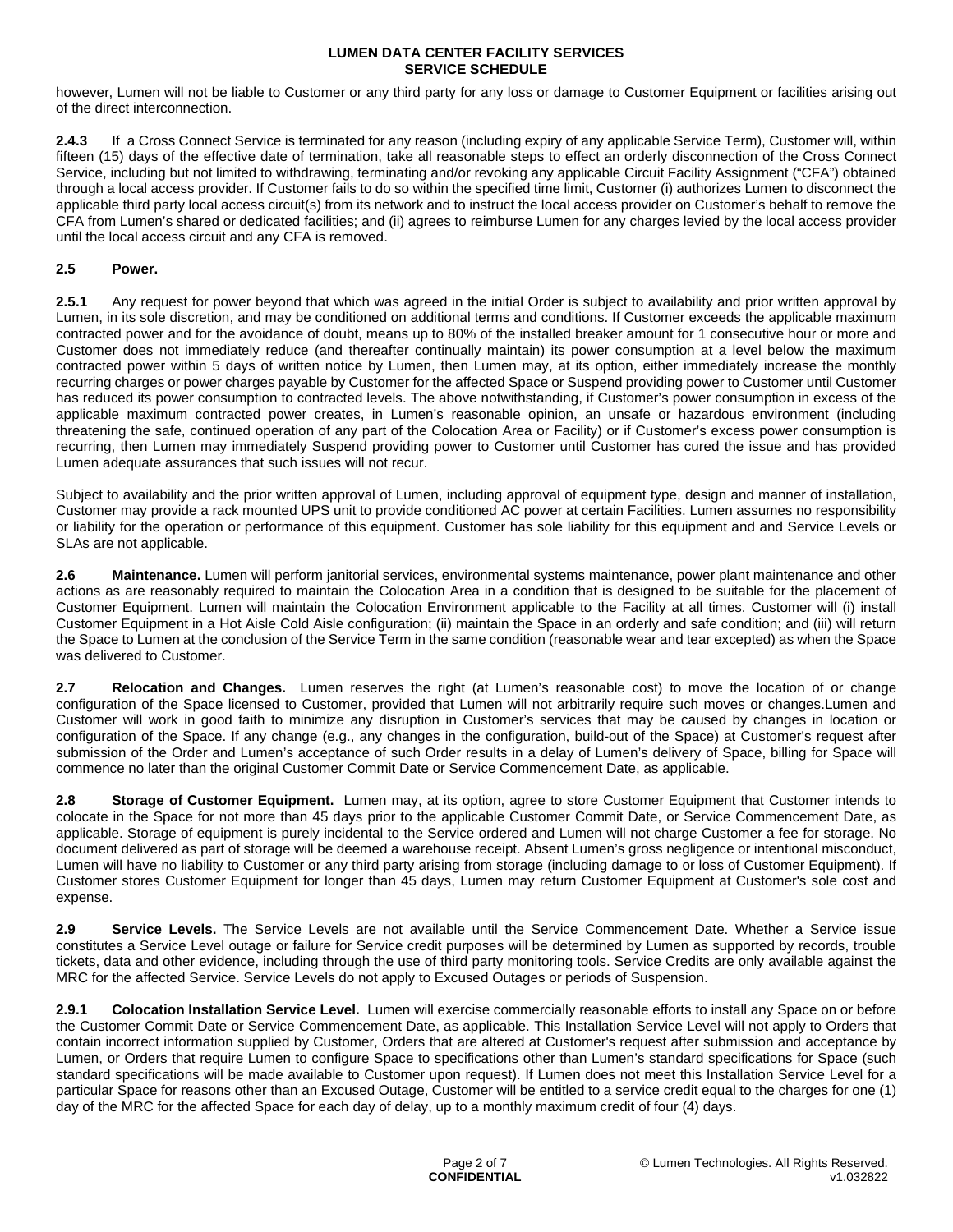**2.9.2 Power Service Level.** The Service (exclusive of Cross Connects) is provided with a Power Availability Service Level of 100% during a calendar month. If any outage of Lumen provided conditioned power (power provided with UPS or DC battery backup systems) to the Space for reasons other than an Excused Outage occurs, Customer will be entitled to a service credit equal to a percentage of the MRC for the affected Space as set forth in the following table:

| Cumulative duration of power outage<br>(in hrs:mins:secs) | <b>Lumen Provided Conditioned AC or DC Power Service</b><br>Level Credit stated as a credit equal to a % of MRC |  |
|-----------------------------------------------------------|-----------------------------------------------------------------------------------------------------------------|--|
| $00:00:01 - 00:05:00$                                     | 2.5%                                                                                                            |  |
| $00:05:01 - 00:45:00$                                     | 5%                                                                                                              |  |
| $00:45:01 - 04:00:00$                                     | 10%                                                                                                             |  |
| $04:00:01 - 08:00:00$                                     | 20%                                                                                                             |  |
| $08:00:01 - 12:00:00$                                     | 30%                                                                                                             |  |
| 12:00:01 -16:00:00                                        | 40%                                                                                                             |  |
| $16:00:01 - 24:00:00$                                     | 50%                                                                                                             |  |
| 24:00:01 or greater                                       | 100%                                                                                                            |  |

In order to be eligible for Power Availability Service Level, Customer will (i) maintain and utilize primary and redundant power sources and equipment capable of operating at 100% of load, without sustaining an outage solely caused by power being lost to just one of the two power sources; (ii) use cabling that meets national electrical and fire standards and any other required specifications; (iii) connect its Customer Equipment directly into both the A power source and the B power source; (iv) not permit power utilization to exceed the power rating identified in the Service Order; and (v) maintain all Customer Equipment in compliance with the electrical regulations of the region where the Customer Equipment is installed.

Any Lumen provided unconditioned power (i.e. power provided without Lumen operated UPS or DC battery backup systems and/or power solely conditioned by customer provided UPS systems known as "House Power") is not covered under this or any Service Level Agreement.

**2.9.3 Environmental Service Level Agreement.** With respect to any Space, Lumen will use commercially reasonable efforts to maintain the "Maximum Temperature Level" and "Maximum and Minimum Humidity Levels" specifications set forth below.

## **Environment Levels.**

| Facility                                               | <b>Maximum and Minimum</b><br><b>Humidity Levels</b> | Maximum<br>Temperature<br>Levels* |
|--------------------------------------------------------|------------------------------------------------------|-----------------------------------|
| A Facility designed to support >3kW cabinets or racks  | 30% to 70%                                           | 78 °F (26 °C)                     |
| A Facility designed to support <3kW cabinets or racks. | 20% to 80%                                           | 85 °F (29.5°C)                    |
| <b>ILEC Central Offices</b>                            | 15% to 80%                                           | 85 °F (29.5°C)                    |

\* Measured 6'6" (78 inches or 1.98 meters) above the finished floor, and 8" (0.203 meter) in front of Customer Equipment on the Cold Aisle.

A "Temperature Service Level Failure" will occur as a result of the temperature falling outside the ranges outlined in the table above, for at least sixty (60) consecutive minutes in either case for reasons other than an Excused Outage. If a Temperature Service Level Failure occurs two or more times during any calendar month then, subject to the terms of this SLA, Customer will be entitled to a Service Credit in a amount equal to 1/30<sup>th</sup> of the MRC paid by Customer for the affected Services in the month that the Temperature Service Level Failure occurred.

A "Humidity Service Level Failure" will occur as a result of the humidity falling outside the ranges outlined in the table above, for at least sixty (60) consecutive minutes for reasons other than an Excused Outage. If a Humidity Service Level Failure occurs two or more times during any calendar month then, subject to the terms of this SLA, Customer will be entitled to a Service Credit in an amount equal to  $1/30<sup>th</sup>$  of the MRC paid by the Customer for the affected Services in the month that the Humidity Service Level Failure occurred.

## **2.9.4 Process.**

If Customer suspects Lumen does not meet the parameters set forth in the Environmental Service Level, Customer will promptly open a trouble ticket which must include sufficient details, including any Customer provided metrics, and the date, time and location within the Space supporting's Customer's suspicion that Lumen did not meet the Environmental Service Level ("Incident Report").

Lumen will review the details of the Incident Report and determine, in its reasonable discretion, whether Lumen did not meet the applicable Environmental Service Level ("Validation Process"). If the results of the Validation Process indicate that Lumen failed to meet the Environmental Service Levels for reasons other than an Excused Outage ("Triggering Event"), Lumen will work with Customer in good faith to restore the Space to parameters compliant with the Environmental Service Level ("Resolution').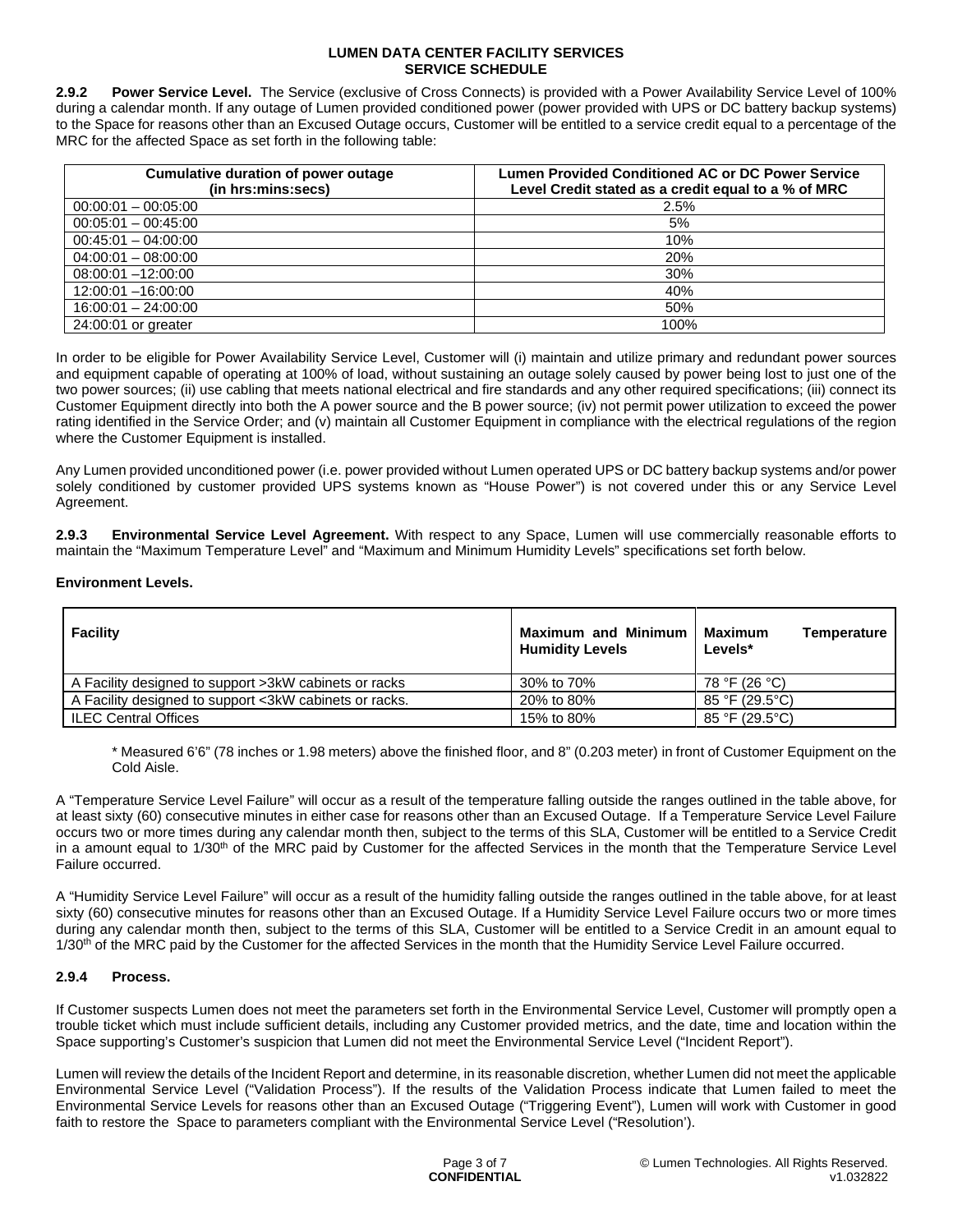All requests for Service credits must be sent to Lumen within 30 days of the conclusion of the month in which the Service Level Failure(s) occurs. Service credits requested in accordance with this Section will be issued once validated by Lumen. Lumen will use commercially reasonable efforts to apply Service Credits towards the next invoice Customer receives. Customer will waive any right to Service credits not requested within the 30 day window.

### **2.9.5 Limitations.**

In no event will the total Service Credits accrued in any single month exceed, in the aggregate across all Service Levels and events, 100% of the invoiced amount for the affected Service. The Service Levels provide Customer's sole and exclusive remedies for any Service interruptions, outages, deficiencies, or failures of any kind.

**3. Customer Responsibilities.** Customer's failure to meet the responsibilities in this section, and any additional responsibilities identified in any applicable Service Attachment, may result in Lumen's inability to provide the Service(s) to Customer and Lumen will not be liable for any failure to perform, including any SLAs in the event of Customer's failure.

**3.1** Billing. In lieu of any similar billing, service term and/or termination clauses in the Agreement, the following terms will apply:

**3.1.1 Charges.** Customer will pay the monthly recurring charges ("MRCs"), non-recurring charges ("NRCs"), and any applicable power or per KW charges, on a breakered amp load basis, a metered usage basis, or a kilowatt basis as set forth on the Order beginning on the Service Commencement Date. Notwithstanding anything to the contrary including any provision in any document that indicates rates are fixed for the Initial Service Term, Lumen may increase the rates associated with existing Service upon thirty (30) days prior written notice (i) at any time during the Service Term in order to pass through increases in underlying power facility costs; and (ii) at any time after twelve (12) months after the Service Commencement Date and each twelve (12) month period thereafter in order to implement an annual escalator of no less than 5%. In addition, Lumen reserves the right to adjust rates at any time after expiration of the Initial Service Term. Charges for certain Services are subject to (a) a property tax surcharge (or substantially similar local equivalent) and (b) a cost recovery fee per month to reimburse Lumen for various governmental taxes and surcharges. Such charges are subject to change by Lumen and will be applied regardless of whether Customer has delivered a valid tax exemption certificate. For additional details on taxes and surcharges that are assessed, visit [www.lumen.com/taxes.](http://www.lumen.com/taxes)

The Service Commencement Date is (i) the date the Customer is notified the Service is installed and made available for Customer's use; (ii) the date in which Lumen will commence billing; and (iii) the date in which the Initial Service Term commences.

Customer acknowledges that it may receive multiple invoices based on the Facility selected by Customer.

## **3.2 Service Term; Termination.**

Services have a minimum term which begins on the Service Commencement Date and continues for the period set forth in the relevant Service Order ("Initial Service Term"). At the end of the Initial Service Term, Service will automatically renew on a month to month basis (each a "Renewal Term"), unless terminated by either party in writing at least thirty (30) days prior to the expiration of the then-current Service Term. The Initial Term and any Renewal Terms are collectively referred to as the "Service Term".

**3.2.1 Termination of Use.** Lumen will have the right to terminate Customer's use of the Space and associated license and/or the Service if: (a) Lumen's rights to use the Facility in which the Space is located terminates for any reason; (b) Customer is in default as such term is defined in the Agreement; (c) Customer makes any material alterations to the Space without first obtaining the written consent of Lumen; (d) Customer allows personnel or contractors access to the Facilities who have not been approved by Lumen in advance; or (e) Customer or any of its agents or employees' failure to comply with mandatory compliance provisions in the Documentation. With respect to items (b), (c) (d) and (e), unless in Lumen's opinion, Customer's actions interfere or have the potential to interfere with other Lumen customers (in which case termination may be immediate), Lumen will take commercially reasonable steps to provide Customer a written notice and a 10-day opportunity to cure before terminating Customer's rights to the Space, notwithstanding any longer cure period set forth in the Agreement.

If Customer terminates an ordered Service prior to its Service Commencement Date, Customer will pay a cancellation fee equal to: (a) one month's MRC for the terminated Service; plus (b) all out of-pocket costs incurred by or imposed upon Lumen (e.g., ordered equipment, licenses, carrier termination charges).

Notwithstanding anything to the contrary in the Agreement, if any Service is terminated after the Service Commencement Date, either by Lumen for Customer default or by Customer for any reason other than default, prior to the conclusion of the Initial Service Term, then Customer will be liable for an early termination charge equal to (a) one hundred percent (100%) of the remaining monthly charges for the first year of the Initial Term (if any) for the terminated Service, plus (b) fifty percent (50%) of the remaining monthly charges for the second year and any subsequent remaining years (if any) plus (c) Service charges accrued but unpaid as of the termination date. If Customer does not provide at least thirty days' notice prior to the expiration of a then current Renewal Term or if Customer terminates a Service with a Renewal Term of twelve months or longer, the termination charge will be equal to twenty-five percent (25%) of the remaining monthly charges for such Renewal Term.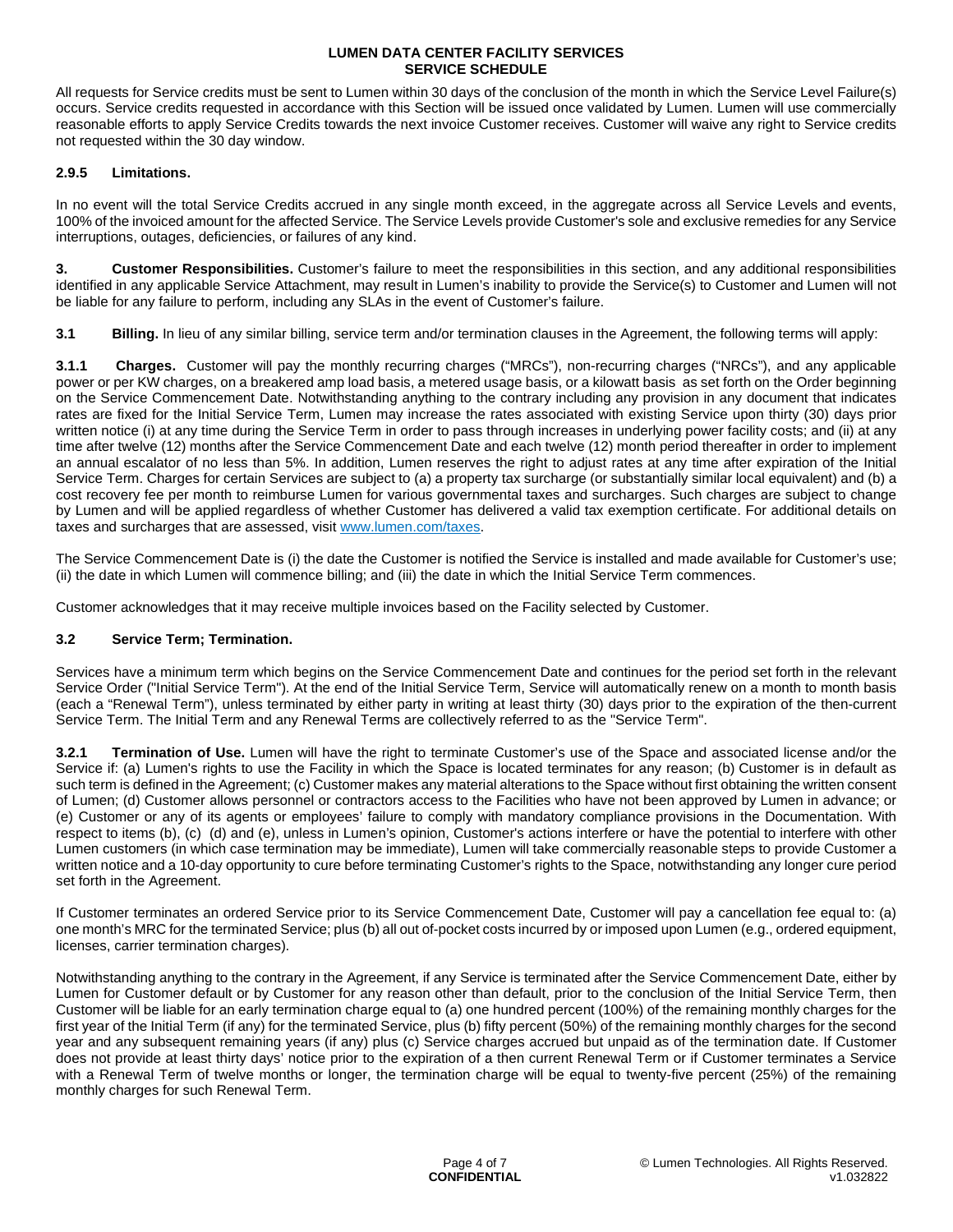**3.3 Release of Landlord.** If and to the extent Lumen's underlying leases so require, Customer hereby agrees to release Lumen's landlord (and its agents, subcontractors and employees) from all liability relating to Customer's access to the Colocation Area (and the Facility in which it is located) and Customer's use and/or occupancy of the Space.

**3.4 Security.** Lumen will provide and maintain in working condition card readers, scanners and/or other access devices as selected by Lumen for access to the Facility and/or Colocation Area. Customer will under no circumstances bypass the Lumen security measures for the Facility, Colocation Area or Space. Lumen will provide a locking mechanism for the Facility, Colocation Area or Space, and Customer will be solely responsible for locking and/or activating the mechanism. Customer will be responsible for any damages caused by unauthorized access to any Facility through access cards, keys or other access devices provided to Customer. Customer will be responsible for the cost of replacing any security devices lost or stolen after delivery to Customer.

**3.5 Rules and Procedures.** Customer will abide by the Documentation and any other posted or otherwise communicated rules including, but not limited to those policies, procedures, security measures, and guidelines made available to or posted at the applicable Facility. Access policies and procedures (including procedures for emergency access) vary between Facilities.

**3.6** Customer is responsible for selecting, supplying, installing and maintaining Customer Equipment used in connection with the Service.

**3.7** If Lumen reasonably believes that Customer, any Customer Equipment or an Authorized Contact is not complying with this Service Schedule, including mandatory compliance provisions in the Documentation, Lumen will notify Customer and Customer will take prompt action to eliminate the risk or non-compliance. If non-compliance is not remedied within a reasonable time or if Lumen reasonably believes material non-compliance to be an imminent threat of either (i) materially interfering with or harming the Lumen and/or third party infrastructure and/or the Services; and/or (ii) harm or damage to Lumen, Customer or third party personnel or equipment, Lumen may either immediately Suspend and/or restrict access to the affected Services or take appropriate action itself, including accessing the Space, upon notice to Customer. Lumen may immediately terminate the affected Service upon notice if non-compliance is recurring. Customer's payment obligations will apply during any period of Suspension.

**3.8 Removal of Equipment.** Within 10 days following the expiration or termination of the Service Term for any Space, Customer will remove all Customer Equipment from the Space. If Customer fails to remove the Customer Equipment within such 10-day period, Lumen may, at its option, either (i) deem the equipment abandoned and disconnect, remove and dispose of such equipment without prior notice. Lumen may charge Customer and Customer will pay Lumen's reasonable expenses related to the retention, removal, abandonment, storage and/or disposal of the Customer Equipment, including any Customer installed cabinets or racks; or (ii) continue to charge Customer for use of Space (i.e., an amount in Lumen's discretion which may be up to the previously applicable MRC) until the Customer Equipment is removed. Lumen will not be obligated to release Customer Equipment to Customer unless Customer has paid all applicable charges, costs and expenses and all other charges due and owing by Customer to Lumen under the Agreement, including applicable early termination charges. Lumen will not be liable for any loss or damage incurred by Customer arising out of Lumen's disconnection, removal, storage or disposal of Customer Equipment.

**3.9 Sublicenses.** Customer may sublicense the use of Space in certain Facilities to an affiliate of Customer upon prior written notice to Lumen; provided that sublicensees will abide by and are subject to the terms of the Agreement, this Service Schedule and the applicable Order and the acts and omissions of any sublicensee of Customer will be attributable to Customer for the purposes of the Agreement, this Service Schedule and the applicable Order. If Customer sublicenses use of Space in violation of these terms, Lumen may upon 10 days' prior written notice, reclaim the sublicensed portion of the Space and terminate the Service for Customer default. No refunds will be made to Customer regarding reclaimed Space.

**3.10 Insurance.** Prior to occupancy by Customer of any Space and during the Service Term, Customer will procure and maintain, at its cost, the following minimum insurance coverage: (a) Workers' Compensation in compliance with all applicable statutes of appropriate jurisdiction (including Employer's Liability with limits of \$500,000, or local currency equivalent, each accident); (b) Commercial General Liability with combined single limits of \$3,000,000, or local currency equivalent, each occurrence, which may be satisfied through primary and umbrella liability policies so long as coverage is at least as broad as the primary coverage; and (d) "All Risk" Property insurance covering all personal property located by the Customer in the Colocation Area. Customer acknowledges that it retains the risk of loss for, loss of (including, without limitation, loss of use), or damage to, equipment and other personal property located by or on behalf of the Customer in a Facility. Customer further acknowledges that Lumen's insurance policies do not provide coverage for personal property located by or on behalf of the Customer in a Facility.

All coverage required above will be placed with insurance companies assigned a current Financial Strength rating of at least A- and Financial Size Category of VII or better by A.M. Best Company (or an equivalent rating from a similar rating agency approved by Lumen). Customer's Commercial General Liability and Umbrella policies will be endorsed to show Lumen (and any underlying property owner, as requested by Lumen) as an additional insured. Customer will waive and/or cause its insurance carriers to waive all rights of subrogation against Lumen which will include, without limitation, an express waiver in all insurance policies. All insurance required of Customer in this Service Schedule will be primary to, and not excess of or contributory with any insurance carried by Lumen.

Customer will furnish Lumen (or Lumen's written designee) with certificates of insurance demonstrating that Customer has obtained the required insurance coverage prior to use of any Facility and maintain current evidence of such throughout the Service Term. Certificates will contain a statement that the insurance coverage will not be cancelled without at least 30 days' prior written notice to Lumen. Certificate(s) of insurance will be issued and delivered to Lumen.

> Page 5 of 7 **CONFIDENTIAL**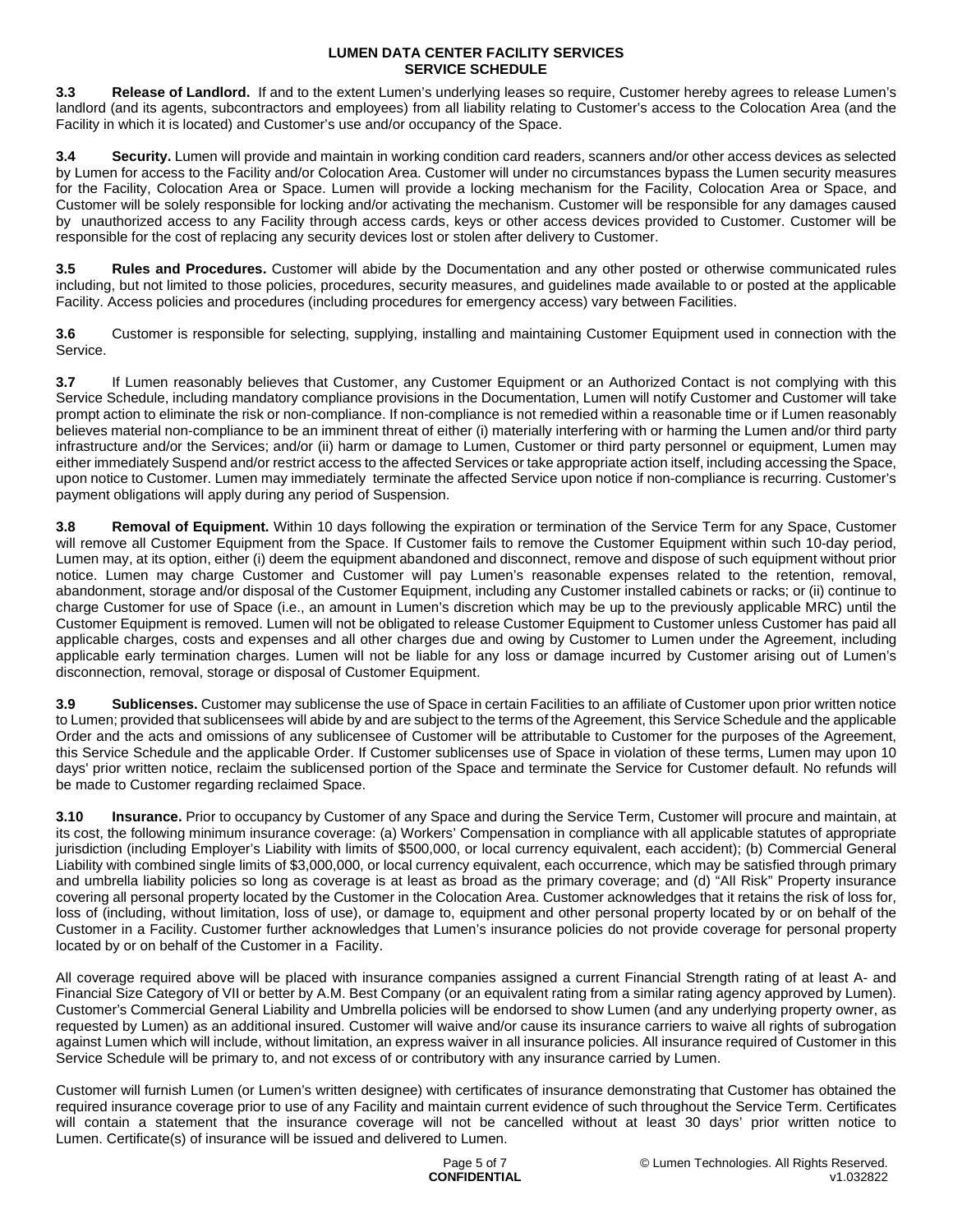Customer will require any contractor, customer or other third party entering the Colocation Area on Customer's behalf to procure and maintain the same types, amounts and coverage extensions as required of Customer above and provide evidence of such upon request by Lumen.

**3.11 Promotional Signage.** Customer may display a single promotional sign with Customer's name and/or logo on the outside of any Space; provided signage does not exceed 20 centimeters by 28 centimeters. All other promotional signage is prohibited.

# **4. Additional Service Limitations and Disclaimers.**

**4.1 Eminent Domain.** If any Facility becomes the subject of a taking by eminent domain by any authority having such power, Lumen will have the right to terminate any or all of the affected Services without liability; provided, however, that Lumen will provide Customer with as much notice as reasonably practicable under the circumstances to move Customer to another, comparable Facility prior to exercising such termination right.

**4.2 Disclaimers.** EXCEPT AS EXPRESSLY PROVIDED UNDER AN APPLICABLE SLA, THE SERVICES ARE DELIVERED AND PROVIDED "AS IS" AND LUMEN MAKES NO REPRESENTATIONS OR WARRANTIES OF ANY KIND, WHETHER EXPRESS OR IMPLIED (EITHER IN FACT OR BY OPERATION OF LAW), WITH RESPECT TO ANY OF THE SERVICES PROVIDED IN THIS SERVICE SCHEDULE, INCLUDING WARRANTIES OF MERCHANTABILITY OR FITNESS FOR A PARTICULAR PURPOSE, ALL WARRANTIES ARISING FROM CONDUCT, COURSE OF DEALING OR CUSTOM OF TRADE, AND ALL WARRANTIES OF TITLE.

**4.3 Indemnification.** Customer will defend and indemnify Lumen, its affiliates, agents, contractors and third party providers against all third party claims for damages, liabilities, or expenses, including reasonable attorneys' fees resulting from or arising out of (i) any personal injury or death or property loss or damage that is alleged to have been caused by Customer or its Authorized Contacts or any Customer Equipment; or (ii) runauthorized modifications to or resale of the Services, or use of the Services in violation of this Service Schedule, including any applicable policies or Documentation; or (ii) any negligence, act or omission of any sublicensee or its agents.

# **5. Definitions**.

"Colocation Area" means the location within a Lumen Facility in which Space ordered by Customer is located.

"Colocation Supplemental Terms" or "Supplemental Terms" means those additional terms and conditions located at <https://www.lumen.com/en-us/about/legal/business-customer-terms-conditions.html></u> and applicable to certain Facilities, and/or optional, add on features available at certain Facilities. Customer use of the applicable Facility and/or add-on services constitutes acceptance of such terms.

"Contracted Square Feet" or "Contracted Square Meter" or a similar reference in applicable Orders means, with respect to a Private Suite, the total floor space enclosed within and up to the caged walls of the Private Suite.

"Cross Connect Service" or "Cross Connect" means a copper or fiber optic cabling cross-connected between Lumen provided Space (i.e., cabinets, racks, and/or suites), other Lumen provided services and/or third party provided services that terminate within the Facility. Cross Connect Services will be provided in conjunction with each Order for Services, subject to certain exceptions identified in the Order.

"Customer Equipment" means telecommunications networking and/or other equipment or devices, including third party equipment used in connection with the Service that is selected, provided, and maintained by Customer and not provided by Lumen.

"Documentation" collectively means the data center operation policies and requirements that may vary by geographical region that Customer, its Authorized Contacts and all Customer Equipment and any related materials will comply with, including the Lumen Facilities User Guide located at <https://www.lumen.com/en-us/about/legal/business-customer-terms-conditions.html>, and any similar user guides or materials made available. Customer will not remove, alter, obscure or fail to reproduce any proprietary notices of Lumen, its third party providers or suppliers, as applicable on any Documentation.

"Excused Outage" will also mean, for purposes of this Service Schedule, the Service Levels will not apply, and Customer will not be entitled to receive a credit under the applicable Service Level, for (a) the acts or omissions of Customer, its employees, contractors, agents or end users; (b) Regularly Scheduled Maintenance or emergency maintenance, alteration or implementation; (c) unavailability of required Customer personnel or the inability of Lumen to contact Customer related to the Service, including as a result of failure to provide Lumen with accurate, current contact information (including email) and an up to date escalation list; (d)) any other circumstance specified in the Documentation; (e) any failure in internet and/or bandwidth connectivity; (f) Customer is in breach or fails to fulfill any of its responsibilities or obligations as detailed in the Agreement, this Service Schedule, the Documentation, or any documents incorporated by reference in this Service Schedule and/or any other guidelines or policies applicable to the Service; and (g) the failure or malfunction of equipment, applications or systems not owned or controlled by Lumen or any third party providers.

"Facility" or "Facilities" means a Lumen owned or leased data center, or Point of Presence (POP). The differences between Facilities may be more fully described in the Documentation.